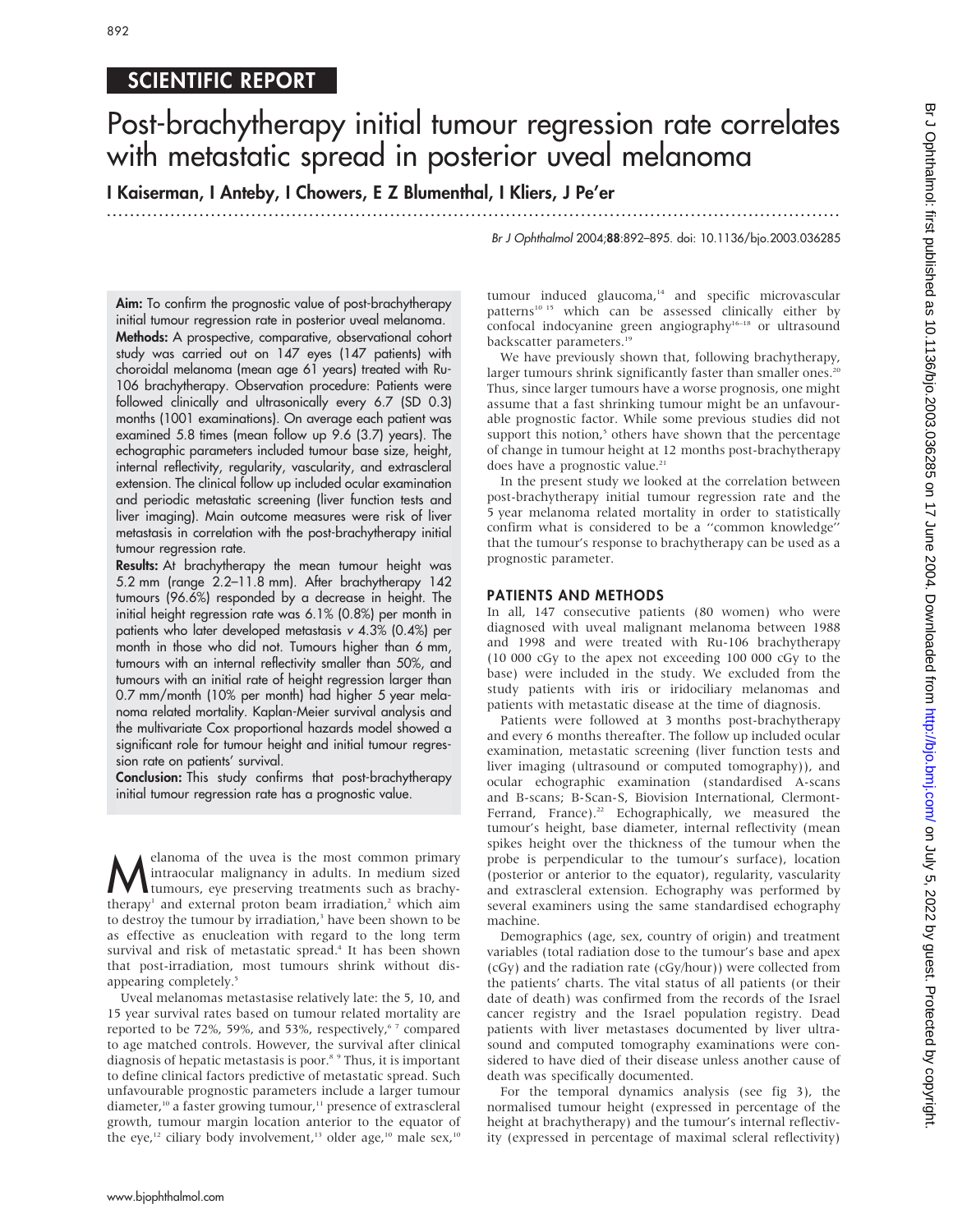were grouped into 3 month groups and the mean and standard deviation (SD) of each group were calculated. These data were fitted with polynomial, hyperbolic, logarithmic, and first and second order exponential equations using the least square fitting method (Sigmaplot 2001, SPSS Inc, Chicago, IL, USA). The best fitting equation (determined by goodness of fit analysis) was found to be a first order exponential equation.

The amount of height decrease at the first postoperatve examination (3 months after brachytherapy) was used to calculate the ''initial height regression rate.''

Survival rates were plotted using the product limit method of Kaplan and Meier.<sup>23</sup> Survival rates for each prognostic parameter were compared using the log rank test.<sup>24</sup> The proportional hazards model of Cox<sup>25</sup> was used to adjust for the simultaneous effects of the various covariates (SPSS version 9 (SPSS Inc, Chicago, IL, USA)). The parameters included in the model were age, sex, radiation dose to tumour's base, largest basal tumour dimension, tumour height, internal reflectivity, location of tumour, regularity of tumour, vascularity of tumour, initial post-brachytherapy tumour height regression.

### RESULTS

A total of 147 patients (147 eyes) with a mean age of 61 years (range 29–97 years) were included in the study; 57 had small tumours (2–4 mm tumour height), 66 medium tumours  $(4–8 \text{ mm})$ , and 24 large tumours  $(>8 \text{ mm})$ . The postbrachytherapy follow up included A-scan and B-scan ultrasonography and a clinical examination (including metastatic evaluation) 3 months after the surgery and every 6.6 (0.3) (mean (SE)) months thereafter (a total of 1001 examinations). Each patient was examined on average 5.6 times (range 3–17). Thirty three of the 147 patients died during the follow up period (mean follow up 9.6 (3.7) years), 31 of them of metastatic melanoma (documented by liver imaging).

At the time of brachytherapy, mean tumour height was 5.7 mm (range 2.2–11.8 mm). Following brachytherapy, 142 (96.6%) tumours decreased in height with an average initial rate of 0.28 (0.03) mm/month (4.5% (0.4%) of original height) (mean (SE), median: 0.19 mm/month, 3.9%). We grouped the patients into those who did and those who did not develop metastasis by the end of the follow up period. The non-metastatic group had a mean tumour height at brachytherapy of 5.4 (0.2) mm and regressed initially by 0.24 (0.03) mm/month (4.3% (0.4%)), while the metastatic group had a mean tumour height of 6.4 (0.4) mm and regressed initially by 0.42 (0.05) mm/month  $(6.1\% (0.8\%))$  (Student's t test for the rate of regression,  $p = 0.03$ ).

Figure 1 presents the 5 year melanoma related mortality rate as a function of pre-brachytherapy tumour height (fig 1A), reflectivity (fig 1B) and initial post-brachytherapy tumour regression rate (figs 1C, D). Tumours higher than 6 mm or tumours with an internal reflectivity less than 50% had the highest 5 year melanoma related mortality ( $\chi^2$  test,  $p = 0.04$  and  $p = 0.1$  respectively). Moreover, tumours with an initial rate of height regression more than 0.7 mm/month (fig 1C) or 10% per month (fig 1D) had a significantly higher  $(\chi^2 \text{ test}, p = 0.04 \text{ and } p = 0.03 \text{ respectively})$  melanoma related mortality.

Figure 2 shows the Kaplan-Meier survival analysis<sup>23</sup> stratified by height (fig 2A), reflectivity (fig 2B) and initial post-brachytherapy regression rate (figs 2C, D). As previously reported,<sup>10</sup> tumour height had a significant impact on survival (log rank test for equality of survival distributions,  $p = 0.04$ ). While tumours with an initial internal reflectivity of less than 30% seem to do worse on survival curves, the effect of the internal reflectivity was not statistically significant (log rank test,  $p = 0.8$ ). Both the initial absolute



Figure 1 The 5 year rate mortality from uveal melanoma stratified by pre-brachytherapy tumour height (A), reflectivity (B), and initial postbrachytherapy rate of height decrease both in mm (C) and in percentage of the initial height (D). (A)  $p = 0.04$ , (B)  $p = 0.1$ , (C)  $p = 0.02$ , (D)  $p = 0.04$ .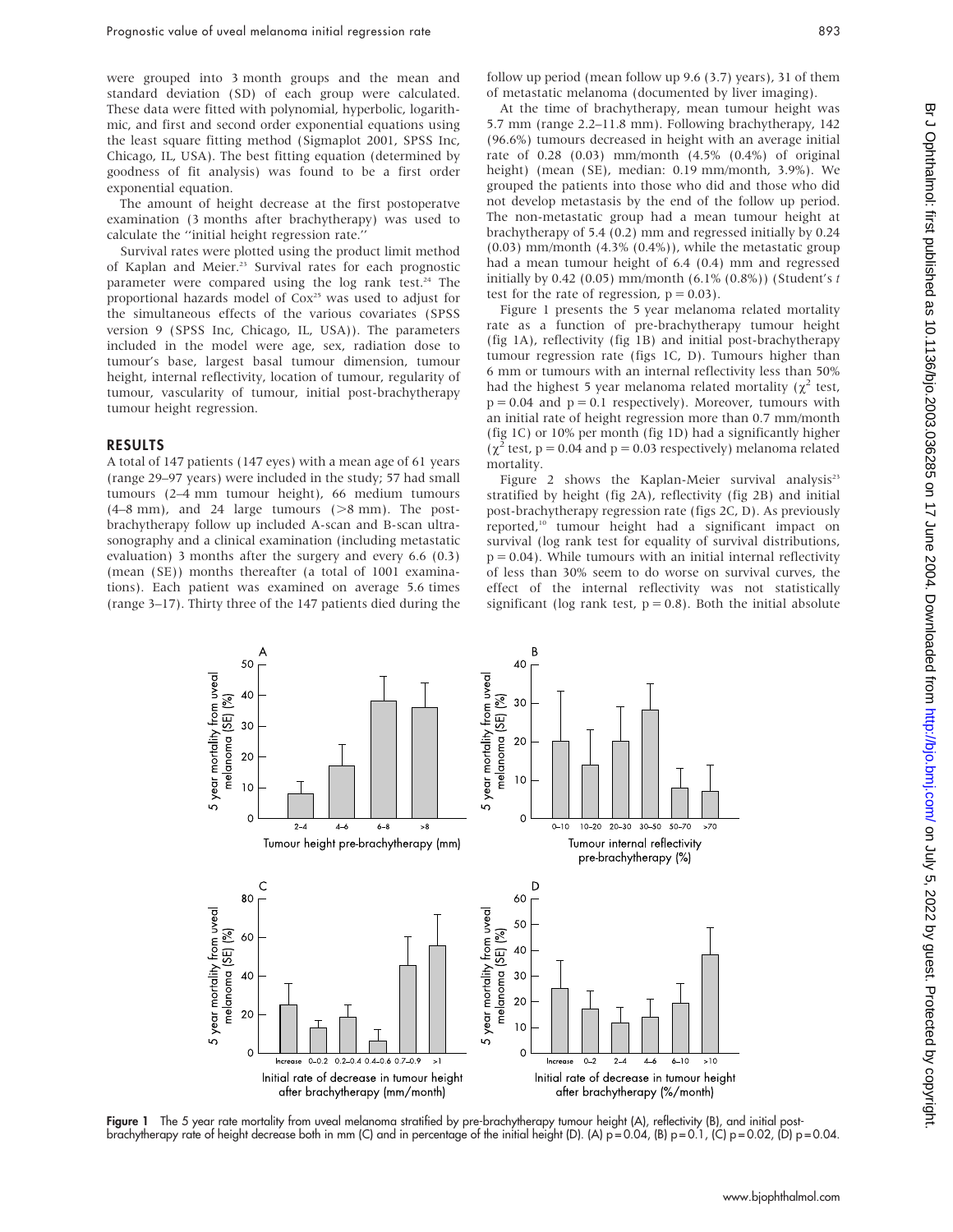

Figure 2 The Kaplan-Meier survival plot stratified by pre-brachytherapy tumour height (A), reflectivity (B), and initial post-brachytherapy rate of height decrease both in mm (C) and in percentage of the initial height (D). (A) p=0.04, (B) p=0.8, (C) p=0.02, (D) p=0.04.

regression rate (fig 2C) and the initial proportional rate (fig 2D) had a significant impact on the 5 year melanoma related mortality (log rank test,  $p = 0.02$  and  $p = 0.04$ respectively).

Figure 3 shows the normalised post-brachytherapy tumour regression in the two groups of patients. The regression in the metastatic group could be fitted with the exponential equation: height =  $53+46^*e^{-1.9t}$  (t = time in years), while the non-metastatic group was fitted with: height =  $71+27^{\star}e^{-2.1t}$ . Based on these equations, the metastatic group had a faster initial regression rate  $(7.7\% \text{ } v \text{ } 6.4\% \text{ in}$ the first month) and stabilised on a lower percentage of its initial height (53%  $v$  71%). The difference between the two groups was statistically significant (Student's t test,  $p = 0.01$ ). We compared the post-brachytherapy changes of internal reflectivity in the metastatic  $\nu$  non-metastatic patients;



Figure 3 Post-brachytherapy tumour height dynamics of the nonmetastatic v the metastatic patients. The solid line represents the function:  $height = 71+27*e^{-2.1t}$  (t, time post-brachytherapy in years; height, percentage of tumour height at brachytherapy) and the broken line<br>represents height= 53+46\*e<sup>-1.9t</sup>. The difference between the two groups is statistically significant  $(p = 0.01)$ .

however, no significant difference was noted between the two groups.

Multivariate Cox regression analysis indicated the most significant parameter to be tumour height (beta  $= 0.26$ ,  $t = 8.8$ ,  $p = 0.003$ ) followed by the initial height regression rate (beta =  $0.5$ , t =  $2.1$  p =  $0.04$ ). The other demographic and ultrasonic covariates did not reach the statistical significance limit.

#### **DISCUSSION**

Cruess et  $a<sup>j</sup>$  have claimed that the rate of regression of the tumours in patients with metastatic melanoma was not appreciably different from the rate of regression in nonmetastatic patients, making it a poor indicator of prognosis. The same group subsequently found a prognostic value for the rate of regression of tumour thickness at 12 months posttreatment (but not earlier).<sup>21</sup> Similar results were shown after proton beam irradiation.<sup>26</sup> The present study suggests that the initial rate (during the first 3 months) of post-brachytherapy tumour regression has a prognostic value. Previous studies indicated a high prognostic value both for the tumour size<sup>10</sup> and its growth rate.<sup>11</sup> As larger, fast growing, tumours have a more intense proliferative activity, $27$  they are associated with a worse prognosis<sup>28</sup> and were shown to be more radiosensitive.<sup>29</sup> This might explain our findings that the more radiosensitive fast shrinking tumours had a worse prognosis.

Since larger tumours have both a worse prognosis<sup>10</sup> and a faster post-brachytherapy regression rate,<sup>20</sup> we used multivariate Cox regression analysis in order to evaluate the individual contribution of the regression rate on prognosis. We have shown that although height is the more significant prognostic variable, the initial regression rate had an additional, albeit small, independent value in prognosis. As the radiation dose to the base was also included in the Cox model we might conclude that the prognostic value of the initial tumour regression rate does not result from different radiation doses as was suggested previously.<sup>30</sup>